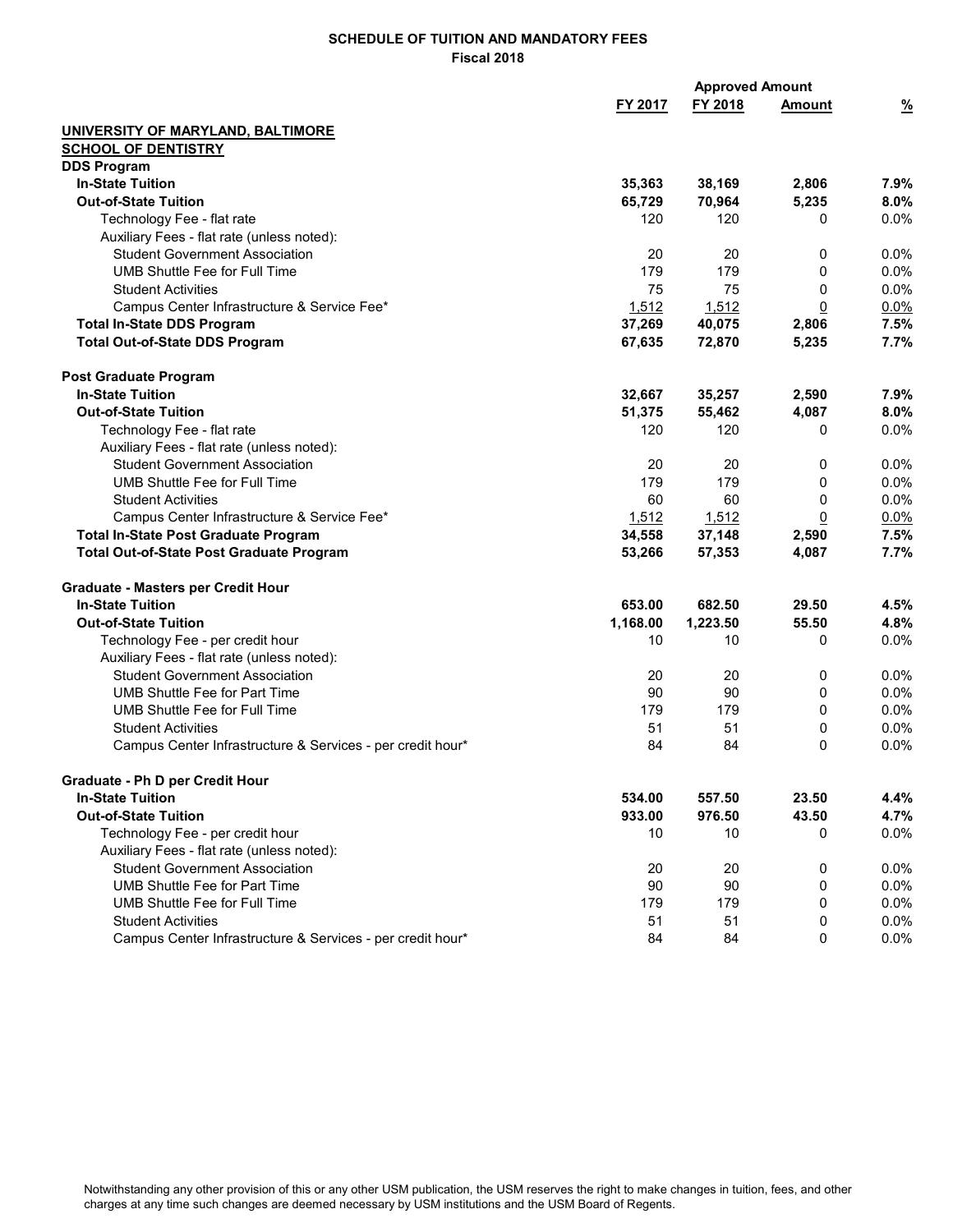|                                                            |         | <b>Approved Amount</b> |                |               |  |
|------------------------------------------------------------|---------|------------------------|----------------|---------------|--|
|                                                            | FY 2017 | FY 2018                | <b>Amount</b>  | $\frac{9}{6}$ |  |
| Dental Hygiene - Undergraduate                             |         |                        |                |               |  |
| <b>In-State Tuition</b>                                    | 5,299   | 5,405                  | 106            | 2.0%          |  |
| <b>Out-of-State Tuition</b>                                | 26,657  | 28,776                 | 2,119          | 7.9%          |  |
| Technology Fee - flat rate                                 | 120     | 120                    | 0              | 0.0%          |  |
| Auxiliary Fees - flat rate (unless noted):                 |         |                        |                |               |  |
| <b>Student Government Association</b>                      | 20      | 20                     | 0              | 0.0%          |  |
| UMB Shuttle Fee for Full Time                              | 179     | 179                    | 0              | $0.0\%$       |  |
| <b>Student Activities</b>                                  | 68      | 68                     | 0              | 0.0%          |  |
| Campus Center Infrastructure & Service Fee*                | 1,512   | 1,512                  | 0              | 0.0%          |  |
| <b>Total In-State Dental Hygiene</b>                       | 7,198   | 7,304                  | 106            | 1.5%          |  |
| <b>Total Out-of-State Dental Hygiene</b>                   | 28,556  | 30,675                 | 2,119          | 7.4%          |  |
| Dental Hygiene - Undergraduate per Credit Hour             |         |                        |                |               |  |
| <b>In-State Tuition</b>                                    | 372.00  | 378.50                 | 6.50           | 1.7%          |  |
| <b>Out-of-State Tuition</b>                                | 850.00  | 915.50                 | 65.50          | 7.7%          |  |
| Technology Fee - per credit hour                           | 10      | 10                     | 0              | 0.0%          |  |
| Auxiliary Fees - flat rate (unless noted):                 |         |                        |                |               |  |
| <b>Student Government Association</b>                      | 20      | 20                     | 0              | 0.0%          |  |
| UMB Shuttle Fee for Part Time                              | 90      | 90                     | 0              | 0.0%          |  |
| UMB Shuttle Fee for Full Time                              | 179     | 179                    | 0              | 0.0%          |  |
| <b>Student Activities</b>                                  | 46      | 46                     | 0              | 0.0%          |  |
| Campus Center Infrastructure & Services - per credit hour* | 84      | 84                     | 0              | 0.0%          |  |
| <b>SCHOOL OF LAW</b>                                       |         |                        |                |               |  |
| JD Full Time Program (Prior to FY 2016-2017)               |         |                        |                |               |  |
| In-State Tuition (base tuition 12 credits or more)         | 29,484  | 30,596                 | 1,112          | 3.8%          |  |
| Out-of-State Tuition (base tuition 12 credits or more)     | 43,503  | 45,140                 | 1,637          | 3.8%          |  |
| Technology Fee - flat rate                                 | 120     | 120                    | 0              | 0.0%          |  |
| Auxiliary Fees - flat rate (unless noted):                 |         |                        |                |               |  |
| <b>Student Government Association</b>                      | 20      | 20                     | 0              | 0.0%          |  |
| UMB Shuttle Fee for Full Time                              | 179     | 179                    | 0              | 0.0%          |  |
| <b>Student Activities</b>                                  | 65      | 65                     | 0              | 0.0%          |  |
| Campus Center Infrastructure & Service Fee*                | 1,512   | 1,512                  | $\overline{0}$ | 0.0%          |  |
| Total In-State JD Full Time - 12 credits or more           | 31,380  | 32,492                 | 1,112          | 3.5%          |  |
| Total Out-of-State JD Full Time - 12 credits or more       | 45,399  | 47,036                 | 1,637          | 3.6%          |  |
| JD Part Time Program Flat Rate (Prior to FY 2016-2017)     |         |                        |                |               |  |
| In-State Tuition (base tuition 9 to 11.99 credits)         | 22,218  | 23,058                 | 840            | 3.8%          |  |
| Out-of-State Tuition (base tuition 9 to 11.99 credits)     | 32,731  | 33,965                 | 1,234          | 3.8%          |  |
| Technology Fee - flat rate                                 | 120     | 120                    | 0              | 0.0%          |  |
| Auxiliary Fees - flat rate (unless noted):                 |         |                        |                |               |  |
| <b>Student Government Association</b>                      | 20      | 20                     | 0              | 0.0%          |  |
| <b>UMB Shuttle Fee for Full Time</b>                       | 179     | 179                    | 0              | 0.0%          |  |
| <b>Student Activities</b>                                  | 49      | 49                     | 0              | 0.0%          |  |
| Campus Center Infrastructure & Service Fee*                | 1,512   | 1,512                  | $\overline{0}$ | 0.0%          |  |
| Total In-State JD Part Time 9-11.99 credits                | 24,098  | 24,938                 | 840            | 3.5%          |  |
| Total Out-of-State JD Part Time 9-11.99 credits            | 34,611  | 35,845                 | 1,234          | 3.6%          |  |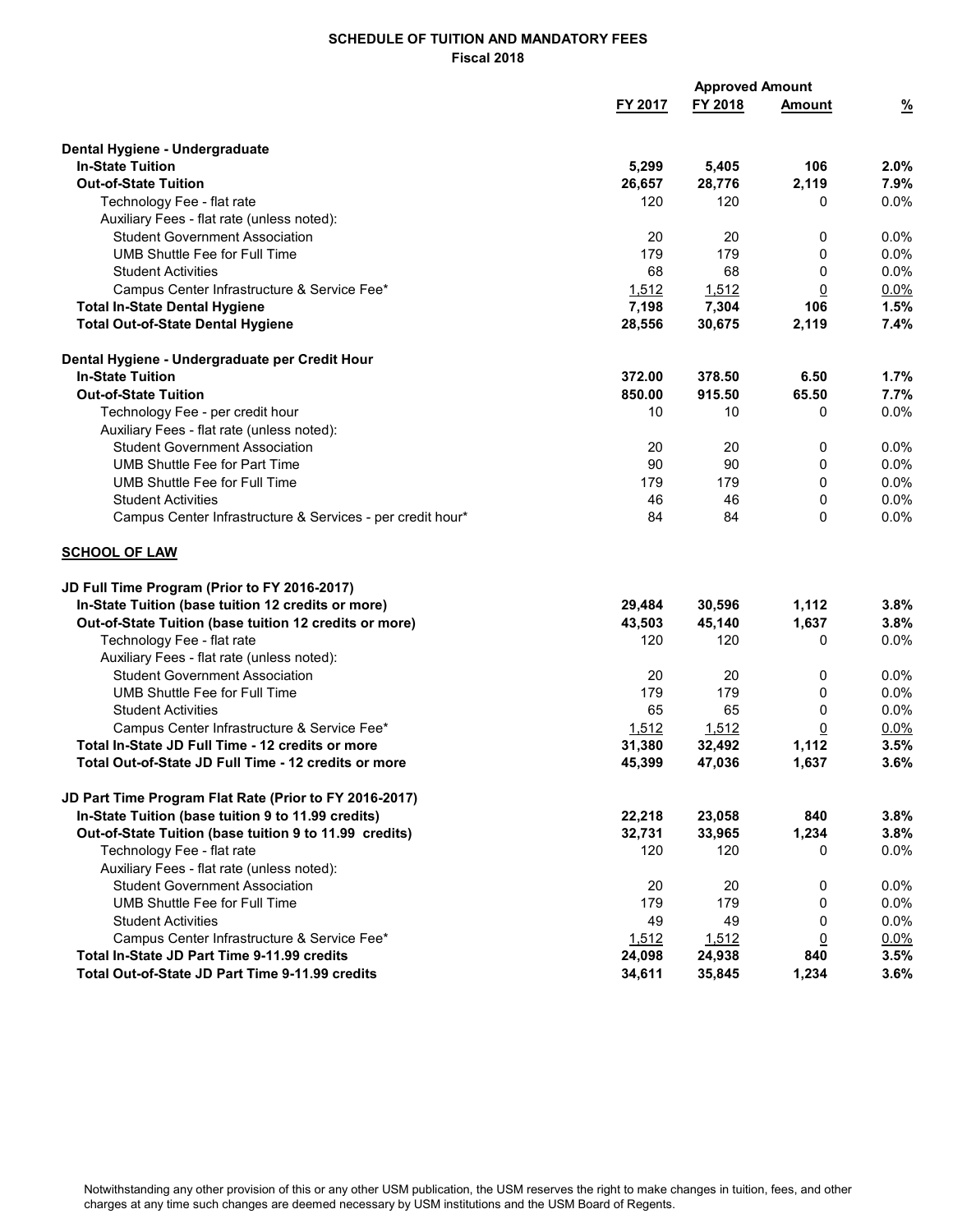|                                                                                         |          | <b>Approved Amount</b> |               |                 |  |  |
|-----------------------------------------------------------------------------------------|----------|------------------------|---------------|-----------------|--|--|
|                                                                                         | FY 2017  | FY 2018                | <b>Amount</b> | $\frac{9}{6}$   |  |  |
|                                                                                         |          |                        |               |                 |  |  |
| JD Program per Credit Hour (Prior to FY 2016-2017)                                      |          |                        |               |                 |  |  |
| In-State Tuition (per credit hour less than 9 credits)                                  | 1,277.00 | 1,324.50               | 47.50         | 3.7%            |  |  |
| Out-of-State Tuition (per credit hour less than 9 credits)                              | 1,861.00 | 1,930.50               | 69.50         | 3.7%            |  |  |
| Technology Fee - per credit hour                                                        | 10       | 10                     | 0             | $0.0\%$         |  |  |
| Auxiliary Fees - flat rate (unless noted):                                              |          |                        |               |                 |  |  |
| Student Government Association flat rate                                                | 20       | 20                     | 0             | 0.0%            |  |  |
| <b>UMB Shuttle Fee for Part Time</b>                                                    | 90       | 90                     | 0             | $0.0\%$         |  |  |
| <b>Student Activities</b>                                                               | 49       | 49                     | 0             | 0.0%            |  |  |
| Campus Center Infrastructure & Services - per credit hour*                              | 84       | 84                     | 0             | $0.0\%$         |  |  |
| JD Full Time Program Flat Rate (New Students Entering Fall FY 2016-2017)                |          |                        |               |                 |  |  |
| In-State Tuition (base tuition 32 credits Year 1 Only)                                  | 29,484   | 30,596                 | 1,112         | 3.8%            |  |  |
| Out-of-State Tuition (base tuition 32 credits Year 1 Only)                              | 43,503   | 45,140                 | 1,637         | 3.8%            |  |  |
| Technology Fee - flat rate                                                              | 120      | 120                    | 0             | $0.0\%$         |  |  |
| Auxiliary Fees - flat rate (unless noted):                                              |          |                        |               |                 |  |  |
| <b>Student Government Association</b>                                                   | 20       | 20                     | 0             | $0.0\%$         |  |  |
| UMB Shuttle Fee for Full Time                                                           | 179      | 179                    | 0             | 0.0%            |  |  |
|                                                                                         | 65       |                        |               |                 |  |  |
| <b>Student Activities</b>                                                               |          | 65                     | 0             | 0.0%            |  |  |
| Campus Center Infrastructure & Service Fee*                                             | 1,512    | 1,512                  | <u>0</u>      | 0.0%            |  |  |
| Total In-State JD Full Time - 32 credits                                                | 31,380   | 32,492                 | 1,112         | 3.5%            |  |  |
| Total Out-of-State JD Full Time - 32 credits                                            | 45,399   | 47,036                 | 1,637         | 3.6%            |  |  |
| JD Part Time Program Flat Rate (New Students Entering Fall FY 2016-2017)                |          |                        |               |                 |  |  |
| In-State Tuition (base tuition 20 credits, Year 1 and 2 Only)                           | 19,357   | 20,089                 | 732           | 3.8%            |  |  |
| Out-of-State Tuition (base tuition 20 credits, Year 1 and 2 Only)                       | 28,483   | 29,557                 | 1,074         | 3.8%            |  |  |
| Technology Fee - flat rate                                                              | 120      | 120                    | 0             | $0.0\%$         |  |  |
| Auxiliary Fees - flat rate (unless noted):                                              |          |                        |               |                 |  |  |
| <b>Student Government Association</b>                                                   | 20       | 20                     | 0             | $0.0\%$         |  |  |
| <b>UMB Shuttle Fee for Full Time</b>                                                    | 179      | 179                    | 0             | 0.0%            |  |  |
| <b>Student Activities</b>                                                               | 49       | 49                     | 0             | $0.0\%$         |  |  |
| Campus Center Infrastructure & Service Fee*                                             | 1,512    | 1,512                  | <u>0</u>      | $0.0\%$         |  |  |
| Total In-State JD Part Time 20 credits                                                  | 21,237   | 21,969                 | 732           | 3.4%            |  |  |
| Total Out-of-State JD Part Time 20 credits                                              | 30,363   | 31,437                 | 1,074         | 3.5%            |  |  |
| JD Program per Credit Hour (New Students Entering Fall FY 2016-2017)                    |          |                        |               |                 |  |  |
| In-State Tuition (per credit hour)                                                      | 1,138.00 | 1,179.50               | 41.50         | 3.6%            |  |  |
| Out-of-State Tuition (per credit hour)                                                  | 1,667.00 | 1,728.50               | 61.50         | 3.7%            |  |  |
| Technology Fee - per credit hour                                                        | 10       | 10                     | 0             | 0.0%            |  |  |
| Auxiliary Fees - flat rate (unless noted):                                              |          |                        |               |                 |  |  |
| Student Government Association flat rate                                                | 20       | 20                     | 0             | 0.0%            |  |  |
| UMB Shuttle Fee for Part Time                                                           | 90       | 90                     | 0             | 0.0%            |  |  |
|                                                                                         |          |                        |               |                 |  |  |
| <b>Student Activities</b><br>Campus Center Infrastructure & Services - per credit hour* | 49<br>84 | 49<br>84               | 0<br>0        | $0.0\%$<br>0.0% |  |  |
|                                                                                         |          |                        |               |                 |  |  |
| <b>LLM Full Time Program Flat Rate</b>                                                  |          |                        |               |                 |  |  |
| In-State Tuition (base tuition 12 - 14 credits (>14 NA))                                | 25,406   | 26,365                 | 959           | 3.8%            |  |  |
| Out-of-State Tuition (base tuition 12 - 14 credits (>14 NA))                            | 25,406   | 26,365                 | 959           | 3.8%            |  |  |
| Technology Fee - flat rate                                                              | 120      | 120                    | 0             | $0.0\%$         |  |  |
| Auxiliary Fees - flat rate (unless noted):                                              |          |                        |               |                 |  |  |
| <b>Student Government Association</b>                                                   | 20       | 20                     | 0             | 0.0%            |  |  |
| <b>UMB Shuttle Fee for Full Time</b>                                                    | 179      | 179                    | 0             | $0.0\%$         |  |  |
| <b>Student Activities</b>                                                               | 65       | 65                     | 0             | 0.0%            |  |  |
| Campus Center Infrastructure & Service Fee*                                             | 1,512    | 1,512                  | <u>0</u>      | 0.0%            |  |  |
| Total In-State LLM Full Time - 12 credits or more                                       | 27,302   | 28,261                 | 959           | 3.5%            |  |  |
| Total Out-of-State LLM Full Time - 12 credits or more                                   | 27,302   | 28,261                 | 959           | 3.5%            |  |  |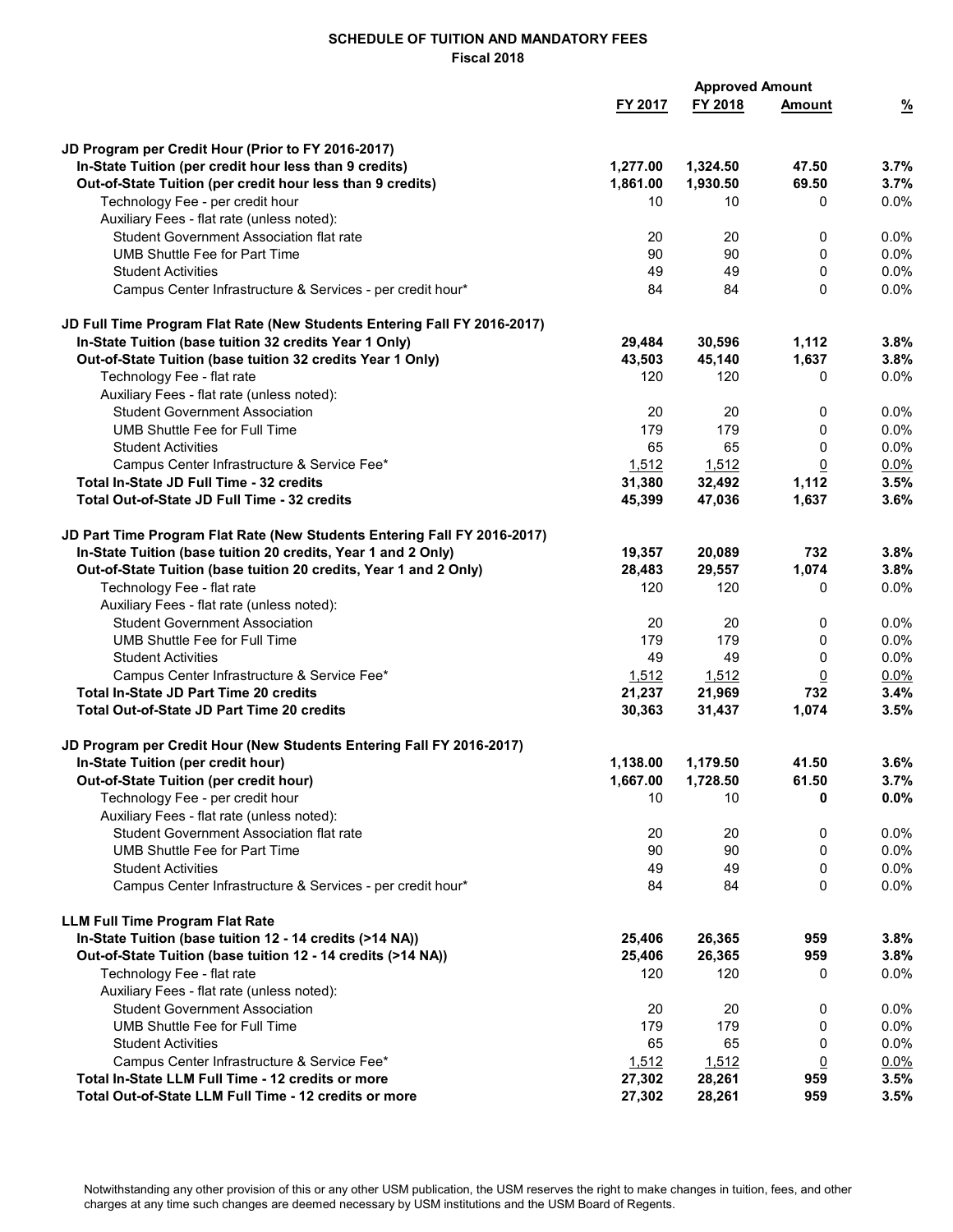|                                                                                     | <b>Approved Amount</b> |          |                |               |
|-------------------------------------------------------------------------------------|------------------------|----------|----------------|---------------|
|                                                                                     | FY 2017                | FY 2018  | Amount         | $\frac{9}{6}$ |
| <b>LLM Program per Credit Hour</b>                                                  |                        |          |                |               |
| In-State Tuition <12 credits                                                        | 1,000.00               | 1,036.50 | 36.50          | 3.7%          |
| Out-of-State Tuition <12 credits                                                    | 1,000.00               | 1,036.50 | 36.50          | 3.7%          |
| Technology Fee - per credit hour                                                    | 10                     | 10       | $\mathbf{0}$   | 0.0%          |
| Auxiliary Fees - flat rate (unless noted):                                          |                        |          |                |               |
| <b>Student Government Association flat rate</b>                                     | 20                     | 20       | 0              | 0.0%          |
| <b>UMB Shuttle Fee for Part Time</b>                                                | 90                     | 90       | 0              | $0.0\%$       |
| <b>Student Activities</b>                                                           | 49                     | 49       | 0              | 0.0%          |
| Campus Center Infrastructure & Services - per credit hour*                          | 84                     | 84       | $\Omega$       | 0.0%          |
| Master of Science in Law per Credit Hour (at College Park)                          |                        |          |                |               |
| <b>In-State Tuition</b>                                                             | 779.00                 | 807.50   | 28.50          | 3.7%          |
| <b>Out-of-State Tuition</b>                                                         | 779.00                 | 807.50   | 28.50          | 3.7%          |
| Technology Fee - per credit hour                                                    | 10                     | 10       | 0              | 0.0%          |
| Auxiliary Fees - flat rate (unless noted):                                          |                        |          |                |               |
| <b>Student Government Association flat rate</b>                                     | 20                     | 20       | 0              | 0.0%          |
| <b>ONLINE - Master of Science in Law (Cybersecurity)**</b>                          |                        |          |                |               |
| <b>In-State Tuition</b>                                                             | 779.00                 | 807.50   | 28.50          | 3.7%          |
| <b>Out-of-State Tuition</b>                                                         | 779.00                 | 807.50   | 28.50          | 3.7%          |
| Technology Fee - per credit hour                                                    | 10                     | 10       | 0              | 0.0%          |
| Auxiliary Fees - flat rate (unless noted):                                          |                        |          |                |               |
| <b>Student Government Association</b>                                               | 20                     | 20       | $\Omega$       | 0.0%          |
| Online Student Services Fee - per credit hour***                                    | N/A                    | 25       | N/A            | N/A           |
| <b>ONLINE - Master of Science in Law (Homeland Sec &amp; Crisis Mgmt)**</b>         |                        |          |                |               |
| <b>In-State Tuition</b>                                                             | 779.00                 | 807.50   | 28.50          | 3.7%          |
| <b>Out-of-State Tuition</b>                                                         | 779.00                 | 807.50   | 28.50          | 3.7%          |
| Technology Fee - per credit hour                                                    | 10                     | 10       | 0              | 0.0%          |
| Auxiliary Fees - flat rate (unless noted):<br><b>Student Government Association</b> | 20                     | 20       | 0              | 0.0%          |
| Online Student Services Fee - per credit hour***                                    | N/A                    | 25       | N/A            | N/A           |
|                                                                                     |                        |          |                |               |
| <b>SCHOOL OF MEDICINE</b>                                                           |                        |          |                |               |
| <b>MD Program</b>                                                                   |                        |          |                |               |
| <b>In-State Tuition</b>                                                             | 33,633                 | 34,977   | 1,344          | 4.0%          |
| <b>Out-of-State Tuition</b>                                                         | 59,499                 | 61,877   | 2,378          | 4.0%          |
| Technology Fee - flat rate                                                          | 120                    | 120      | 0              | 0.0%          |
| Auxiliary Fees - flat rate (unless noted):                                          |                        |          |                |               |
| <b>Student Government Association</b>                                               | 20                     | 20       | 0              | 0.0%          |
| UMB Shuttle Fee for Full Time                                                       | 179                    | 179      | 0              | 0.0%          |
| <b>Student Activities</b>                                                           | 83                     | 83       | 0              | 0.0%          |
| Campus Center Infrastructure & Service Fee*                                         | 1,512                  | 1,512    | $\overline{0}$ | $0.0\%$       |
| <b>Total In-State MD Program</b>                                                    | 35,547                 | 36,891   | 1,344          | 3.8%          |
| <b>Total Out-of-State MD Program</b>                                                | 61,413                 | 63,791   | 2,378          | 3.9%          |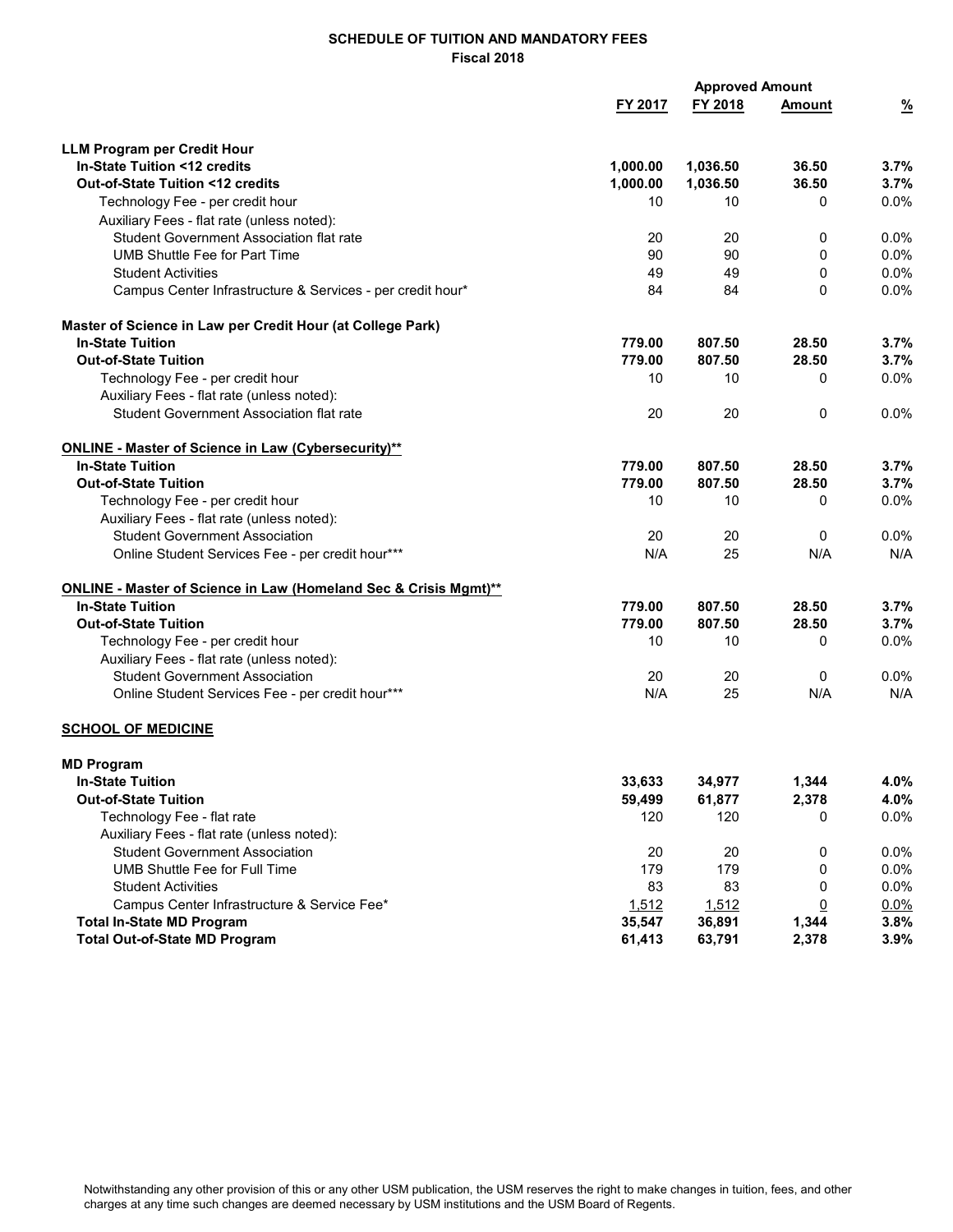|                                                            | <b>Approved Amount</b> |          |               |               |
|------------------------------------------------------------|------------------------|----------|---------------|---------------|
|                                                            | FY 2017                | FY 2018  | <b>Amount</b> | $\frac{9}{6}$ |
| Medicine Graduate - Masters per Credit Hour                |                        |          |               |               |
| <b>In-State Tuition</b>                                    | 653.00                 | 682.50   | 29.50         | 4.5%          |
| <b>Out-of-State Tuition</b>                                | 1,168.00               | 1.223.50 | 55.50         | 4.8%          |
| Technology Fee - per credit hour                           | 10                     | 10       | 0             | 0.0%          |
| Auxiliary Fees - flat rate (unless noted):                 |                        |          |               |               |
| <b>Student Government Association</b>                      | 20                     | 20       | 0             | 0.0%          |
| UMB Shuttle Fee for Part Time                              | 90                     | 90       | 0             | 0.0%          |
| UMB Shuttle Fee for Full Time                              | 179                    | 179      | 0             | 0.0%          |
| Student Activities flat rate                               | 51                     | 51       | 0             | 0.0%          |
| Campus Center Infrastructure & Services - per credit hour* | 84                     | 84       | 0             | 0.0%          |
| Medicine Graduate - Ph D per Credit Hour                   |                        |          |               |               |
| <b>In-State Tuition</b>                                    | 534.00                 | 557.50   | 23.50         | 4.4%          |
| <b>Out-of-State Tuition</b>                                | 933.00                 | 976.50   | 43.50         | 4.7%          |
| Technology Fee - per credit hour                           | 10                     | 10       | 0             | 0.0%          |
| Auxiliary Fees - flat rate (unless noted):                 |                        |          |               |               |
| <b>Student Government Association</b>                      | 20                     | 20       | 0             | 0.0%          |
| <b>UMB Shuttle Fee for Part Time</b>                       | 90                     | 90       | 0             | 0.0%          |
| UMB Shuttle Fee for Full Time                              | 179                    | 179      | 0             | 0.0%          |
| <b>Student Activities</b>                                  | 51                     | 51       | 0             | 0.0%          |
| Campus Center Infrastructure & Services - per credit hour* | 84                     | 84       | 0             | 0.0%          |
| <b>Masters in Genetic Counseling</b>                       |                        |          |               |               |
| <b>In-State Tuition</b>                                    | 16,936                 | 18,280   | 1,344         | 7.9%          |
| <b>Out-of-State Tuition</b>                                | 27,943                 | 30,167   | 2,224         | 8.0%          |
| Technology Fee - flat rate                                 | 120                    | 120      | 0             | 0.0%          |
| Auxiliary Fees - flat rate (unless noted):                 |                        |          |               |               |
| <b>Student Government Association</b>                      | 20                     | 20       | 0             | 0.0%          |
| <b>UMB Shuttle Fee for Full Time</b>                       | 179                    | 179      | 0             | 0.0%          |
| <b>Student Activities</b>                                  | 59                     | 59       | 0             | 0.0%          |
| Campus Center Infrastructure & Service Fee*                | 1,512                  | 1,512    | <u>0</u>      | 0.0%          |
| <b>Total In-State Genetic Counseling</b>                   | 18,826                 | 20,170   | 1,344         | 7.1%          |
| <b>Total Out-of-State Genetic Counseling</b>               | 29,833                 | 32,057   | 2,224         | 7.5%          |
| Masters in Public Health per Credit Hour                   |                        |          |               |               |
| <b>In-State Tuition</b>                                    | 761.00                 | 796.50   | 35.50         | 4.7%          |
| <b>Out-of-State Tuition</b>                                | 1,349.00               | 1,413.50 | 64.50         | 4.8%          |
| Technology Fee - per credit hour                           | 10                     | 10       | 0             | $0.0\%$       |
| Auxiliary Fees - flat rate (unless noted):                 |                        |          |               |               |
| <b>Student Government Association</b>                      | 20                     | 20       | 0             | 0.0%          |
| <b>UMB Shuttle Fee for Part Time</b>                       | 90                     | 90       | 0             | $0.0\%$       |
| UMB Shuttle Fee for Full Time                              | 179                    | 179      | 0             | 0.0%          |
| <b>Student Activities</b>                                  | 47                     | 47       | 0             | $0.0\%$       |
| Campus Center Infrastructure & Services - per credit hour* | 84                     | 84       | 0             | 0.0%          |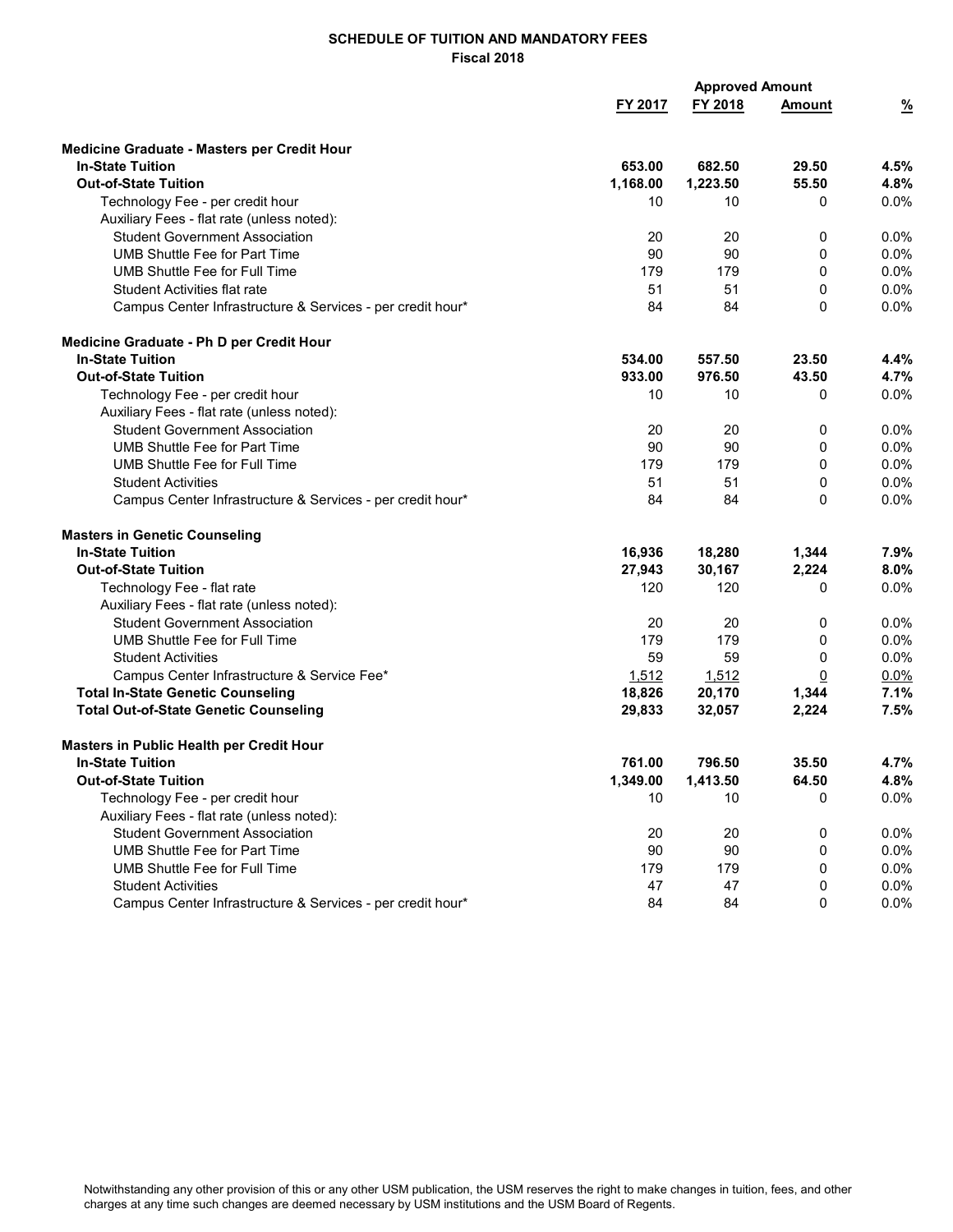|                                                                   |          | <b>Approved Amount</b> |                |               |  |
|-------------------------------------------------------------------|----------|------------------------|----------------|---------------|--|
|                                                                   | FY 2017  | FY 2018                | <b>Amount</b>  | $\frac{9}{6}$ |  |
| <b>Medical &amp; Research Technology - Undergraduate</b>          |          |                        |                |               |  |
| <b>In-State Tuition</b>                                           | 7,727    | 7,878                  | 151            | 2.0%          |  |
| <b>Out-of-State Tuition</b>                                       | 22,135   | 23,236                 | 1,101          | 5.0%          |  |
| Technology Fee - flat rate                                        | 120      | 120                    | 0              | 0.0%          |  |
| Auxiliary Fees - flat rate (unless noted):                        |          |                        |                |               |  |
| <b>Student Government Association</b>                             | 20       | 20                     | 0              | 0.0%          |  |
| <b>UMB Shuttle Fee for Full Time</b>                              | 179      | 179                    | 0              | $0.0\%$       |  |
| <b>Student Activities</b>                                         | 51       | 51                     | 0              | 0.0%          |  |
| Campus Center Infrastructure & Service Fee*                       | 1,512    | 1,512                  | 0              | $0.0\%$       |  |
| Total In-State Med. & Research Technology                         | 9,609    | 9,760                  | 151            | 1.6%          |  |
| Total Out-of-State Med. & Research Tech.                          | 24,017   | 25,118                 | 1,101          | 4.6%          |  |
| Medical & Research Technology - Post-Baccalaureate Certificate    |          |                        |                |               |  |
| <b>In-State Tuition</b>                                           | 12,905   | 13,542                 | 637            | 4.9%          |  |
| <b>Out-of-State Tuition</b>                                       | 25,027   | 26,270                 | 1,243          | 5.0%          |  |
| Technology Fee - flat rate                                        | 120      | 120                    | 0              | 0.0%          |  |
| Auxiliary Fees - flat rate (unless noted):                        |          |                        |                |               |  |
| <b>Student Government Association</b>                             | 20       | 20                     | 0              | 0.0%          |  |
| <b>UMB Shuttle Fee for Full Time</b>                              | 179      | 179                    | 0              | 0.0%          |  |
| <b>Student Activities</b>                                         | 51       | 51                     | 0              | 0.0%          |  |
| Campus Center Infrastructure & Service Fee*                       | 1,512    | 1,512                  | $\overline{0}$ | $0.0\%$       |  |
| <b>Total In-State Medical &amp; Research Tech Certificate</b>     | 14,787   | 15,424                 | 637            | 4.3%          |  |
| <b>Total Out-of-State Medical &amp; Research Tech Certificate</b> | 26,909   | 28,152                 | 1,243          | 4.6%          |  |
| Medical Research Technology - Undergraduate per Credit Hour       |          |                        |                |               |  |
| <b>In-State Tuition</b>                                           | 372.00   | 378.50                 | 6.50           | 1.7%          |  |
| <b>Out-of-State Tuition</b>                                       | 802.00   | 840.50                 | 38.50          | 4.8%          |  |
| Technology Fee - per credit hour                                  | 10       | 10                     | 0              | $0.0\%$       |  |
| Auxiliary Fees - flat rate (unless noted):                        |          |                        |                |               |  |
| <b>Student Government Association</b>                             | 20       | 20                     | 0              | $0.0\%$       |  |
| <b>UMB Shuttle Fee for Part Time</b>                              | 90       | 90                     | 0              | 0.0%          |  |
| <b>UMB Shuttle Fee for Full Time</b>                              | 179      | 179                    | 0              | $0.0\%$       |  |
| <b>Student Activities Fee</b>                                     | 51       | 51                     | 0              | 0.0%          |  |
| Campus Center Infrastructure & Services - per credit hour*        | 84       | 84                     | 0              | 0.0%          |  |
| Medical & Research Technology - Graduate per Credit Hour          |          |                        |                |               |  |
| <b>In-State Tuition</b>                                           | 670.00   | 700.50                 | 30.50          | 4.6%          |  |
| <b>Out-of-State Tuition</b>                                       | 1,133.00 | 1,186.50               | 53.50          | 4.7%          |  |
| Technology Fee - per credit hour                                  | 10       | 10                     | 0              | $0.0\%$       |  |
| Auxiliary Fees - flat rate (unless noted):                        |          |                        |                |               |  |
| <b>Student Government Association</b>                             | 20       | 20                     | 0              | 0.0%          |  |
| <b>UMB Shuttle Fee for Part Time</b>                              | 90       | 90                     | 0              | 0.0%          |  |
| UMB Shuttle Fee for Full Time                                     | 179      | 179                    | 0              | 0.0%          |  |
| <b>Student Activities Fee</b>                                     | 51       | 51                     | 0              | $0.0\%$       |  |
| Campus Center Infrastructure & Services - per credit hour*        | 84       | 84                     | 0              | 0.0%          |  |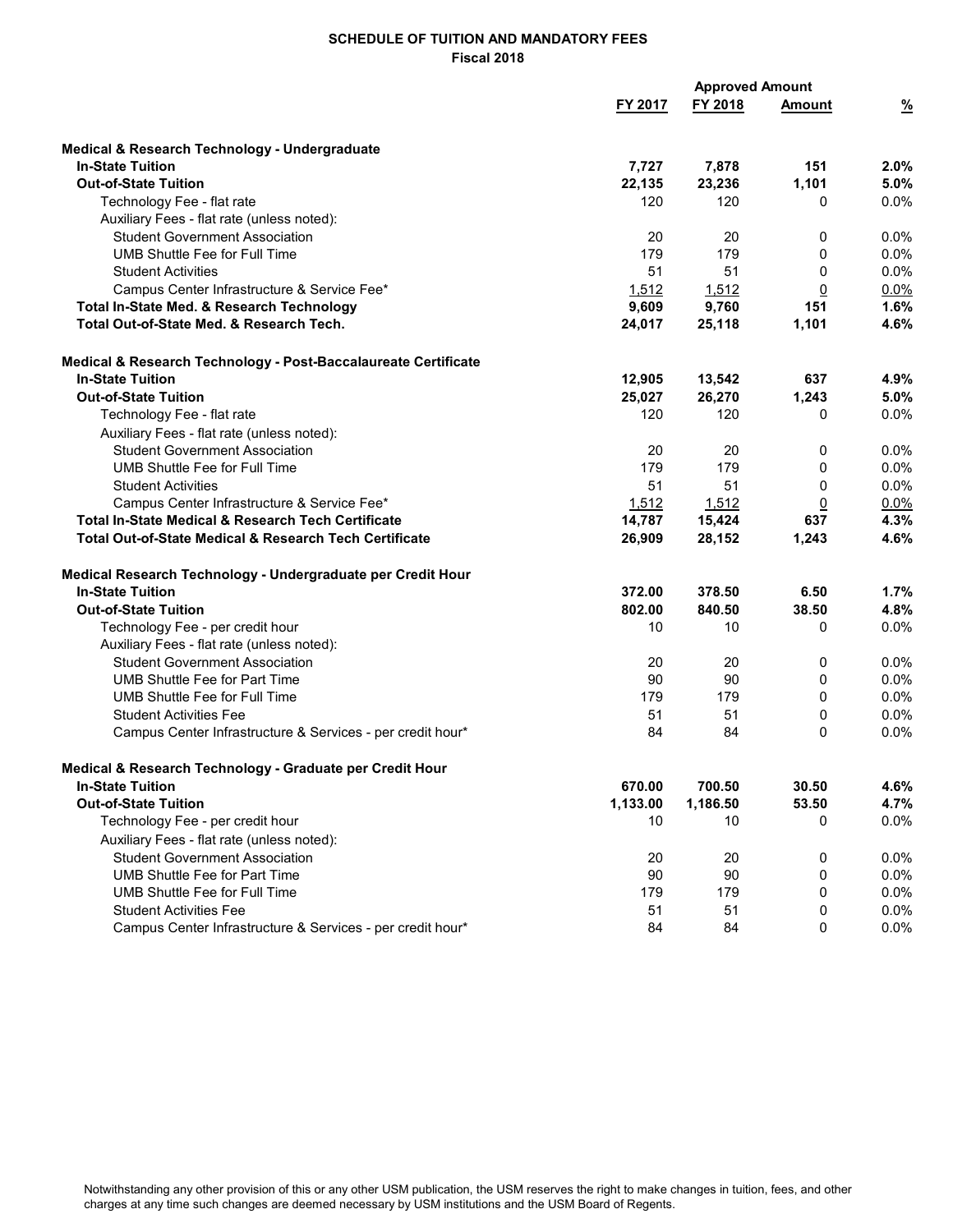|                                                                                     |                    | <b>Approved Amount</b> |                |               |  |  |
|-------------------------------------------------------------------------------------|--------------------|------------------------|----------------|---------------|--|--|
|                                                                                     | FY 2017            | FY 2018                | <b>Amount</b>  | $\frac{9}{6}$ |  |  |
|                                                                                     |                    |                        |                |               |  |  |
| Doctorate in Physical Therapy (All PT Students)<br><b>In-State Tuition</b>          |                    |                        | 37.50          | 6.4%          |  |  |
| <b>Out-of-State Tuition</b>                                                         | 589.00<br>1,019.00 | 626.50<br>1,086.50     | 67.50          | 6.6%          |  |  |
| Technology Fee - per credit hour                                                    | 10                 | 10                     | 0              | $0.0\%$       |  |  |
| Auxiliary Fees - flat rate (unless noted):                                          |                    |                        |                |               |  |  |
| <b>Student Government Association</b>                                               | 20                 | 20                     | 0              | 0.0%          |  |  |
| <b>UMB Shuttle Fee for Part Time</b>                                                | 90                 | 90                     | 0              | 0.0%          |  |  |
| UMB Shuttle Fee for Full Time                                                       | 179                | 179                    | 0              | 0.0%          |  |  |
| <b>Student Activities Fee</b>                                                       | 51                 | 51                     | 0              | 0.0%          |  |  |
| Campus Center Infrastructure & Services - per credit hour*                          | 84                 | 84                     | 0              | 0.0%          |  |  |
| <b>MPH Dual Degree</b>                                                              |                    |                        |                |               |  |  |
| <b>In-State Tuition</b>                                                             | 22,402             | 23,500                 | 1,098          | 4.9%          |  |  |
| <b>Out-of-State Tuition</b>                                                         | 39,316             | 41,270                 | 1,954          | 5.0%          |  |  |
| <b>Technology Fee</b>                                                               | 120                | 120                    | 0              | 0.0%          |  |  |
| Auxiliary Fees - flat rate (unless noted):                                          |                    |                        |                |               |  |  |
| <b>Student Government Association</b>                                               | 20                 | 20                     | 0              | 0.0%          |  |  |
| <b>UMB Shuttle Fee for Full Time</b>                                                | 179                | 179                    | 0              | 0.0%          |  |  |
| <b>Student Activities</b>                                                           | 67                 | 67                     | 0              | 0.0%          |  |  |
| Campus Center Infrastructure & Service Fee*                                         | 1,512              | 1,512                  | <u>0</u>       | $0.0\%$       |  |  |
| <b>Total In-State MPH Dual Degree</b>                                               | 24,300             | 25,398                 | 1,098          | 4.5%          |  |  |
| <b>Total Out-of-State MPH Dual Degree</b>                                           | 41,214             | 43,168                 | 1,954          | 4.7%          |  |  |
| <b>SCHOOL OF NURSING</b>                                                            |                    |                        |                |               |  |  |
| <b>Nursing Undergraduate</b>                                                        |                    |                        |                |               |  |  |
| <b>In-State Tuition</b>                                                             | 8,496              | 8,666                  | 170            | 2.0%          |  |  |
| <b>Out-of-State Tuition</b>                                                         | 32,959             | 35,554                 | 2,595          | 7.9%          |  |  |
| Technology Fee - flat rate                                                          | 120                | 120                    | 0              | 0.0%          |  |  |
| Auxiliary Fees - flat rate (unless noted):                                          |                    |                        |                |               |  |  |
| <b>Student Government Association</b>                                               | 20                 | 20                     | 0              | 0.0%          |  |  |
| UMB Shuttle Fee for Full Time                                                       | 179                | 179                    | 0              | 0.0%          |  |  |
| <b>Student Activities</b>                                                           | 110                | 110                    | 0              | 0.0%          |  |  |
| Campus Center Infrastructure & Service Fee*                                         | 1,512              | 1,512                  | $\overline{0}$ | $0.0\%$       |  |  |
| Total In-State School of Nursing - Undergraduate                                    | 10,437             | 10,607                 | 170            | 1.6%          |  |  |
| Total Out-of-State School of Nursing - Undergraduate                                | 34,900             | 37,495                 | 2,595          | 7.4%          |  |  |
| Nursing Undergraduate per Credit Hour                                               |                    |                        |                |               |  |  |
| <b>In-State Tuition</b>                                                             | 372.00             | 378.50                 | 6.50           | 1.7%          |  |  |
| <b>Out-of-State Tuition</b>                                                         | 1,179.00           | 1,273.50               | 94.50          | 8.0%          |  |  |
| Technology Fee - per credit hour                                                    | 10                 | 10                     | 0              | 0.0%          |  |  |
| Auxiliary Fees - flat rate (unless noted):<br><b>Student Government Association</b> |                    | 20                     |                |               |  |  |
| <b>UMB Shuttle Fee for Part Time</b>                                                | 20<br>90           | 90                     | 0              | 0.0%          |  |  |
|                                                                                     | 179                |                        | 0<br>0         | 0.0%          |  |  |
| UMB Shuttle Fee for Full Time<br><b>Student Activities</b>                          | 110                | 179<br>110             |                | 0.0%          |  |  |
| Campus Center Infrastructure & Services - per credit hour*                          | 84                 | 84                     | 0<br>0         | 0.0%<br>0.0%  |  |  |
| <b>Nursing Masters CNL per Credit Hour</b>                                          |                    |                        |                |               |  |  |
| <b>In-State Tuition</b>                                                             | 672.00             | 725.50                 | 53.50          | 8.0%          |  |  |
| <b>Out-of-State Tuition</b>                                                         | 1,294.00           | 1,397.50               | 103.50         | 8.0%          |  |  |
| Technology Fee - per credit hour                                                    | 10                 | 10                     | 0              | 0.0%          |  |  |
| Auxiliary Fees - flat rate (unless noted):                                          |                    |                        |                |               |  |  |
| <b>Student Government Association</b>                                               | 20                 | 20                     | 0              | 0.0%          |  |  |
| <b>UMB Shuttle Fee for Part Time</b>                                                | 90                 | 90                     | 0              | 0.0%          |  |  |
| UMB Shuttle Fee for Full Time                                                       | 179                | 179                    | 0              | 0.0%          |  |  |
| <b>Student Activities</b>                                                           | 90                 | 90                     | 0              | 0.0%          |  |  |
| Campus Center Infrastructure & Services - per credit hour*                          | 84                 | 84                     | 0              | 0.0%          |  |  |
|                                                                                     |                    |                        |                |               |  |  |

Notwithstanding any other provision of this or any other USM publication, the USM reserves the right to make changes in tuition, fees, and other charges at any time such changes are deemed necessary by USM institutions and the USM Board of Regents.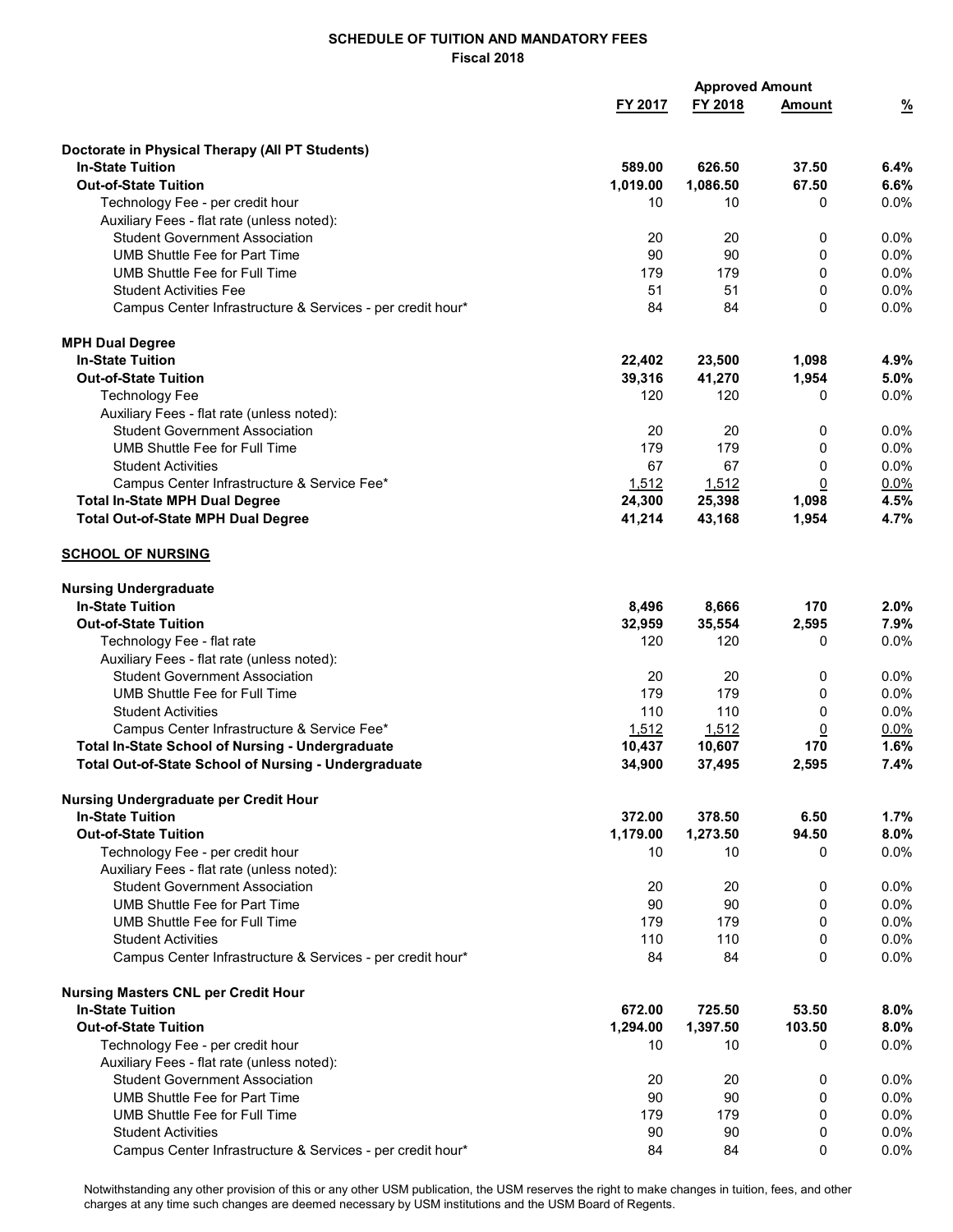|                                                                                                                     | <b>Approved Amount</b> |          |               |               |  |  |
|---------------------------------------------------------------------------------------------------------------------|------------------------|----------|---------------|---------------|--|--|
|                                                                                                                     | FY 2017                | FY 2018  | <b>Amount</b> | $\frac{9}{6}$ |  |  |
|                                                                                                                     |                        |          |               |               |  |  |
| <b>Nursing Masters Other per Credit Hour</b><br><b>In-State Tuition</b>                                             | 724.00                 | 777.50   | 53.50         | 7.4%          |  |  |
| <b>Out-of-State Tuition</b>                                                                                         | 1,324.00               | 1,404.50 | 80.50         | 6.1%          |  |  |
| Technology Fee - per credit hour                                                                                    | 10                     | 10       | 0             | 0.0%          |  |  |
| Auxiliary Fees - flat rate (unless noted):                                                                          |                        |          |               |               |  |  |
| <b>Student Government Association</b>                                                                               | 20                     | 20       | 0             | 0.0%          |  |  |
| <b>UMB Shuttle Fee for Part Time</b>                                                                                | 90                     | 90       | 0             | 0.0%          |  |  |
| UMB Shuttle Fee for Full Time                                                                                       | 179                    | 179      | 0             | 0.0%          |  |  |
| <b>Student Activities</b>                                                                                           | 90                     | 90       | 0             | 0.0%          |  |  |
|                                                                                                                     | 84                     | 84       | 0             | 0.0%          |  |  |
| Campus Center Infrastructure & Services - per credit hour*                                                          |                        |          |               |               |  |  |
| <b>Nursing Ph D per Credit Hour</b>                                                                                 |                        |          |               |               |  |  |
| <b>In-State Tuition</b>                                                                                             | 732.00                 | 777.50   | 45.50         | 6.2%          |  |  |
| <b>Out-of-State Tuition</b>                                                                                         | 1,324.00               | 1,404.50 | 80.50         | 6.1%          |  |  |
| Technology Fee - per credit hour                                                                                    | 10                     | 10       | 0             | 0.0%          |  |  |
| Auxiliary Fees - flat rate (unless noted):                                                                          |                        |          |               |               |  |  |
| <b>Student Government Association</b>                                                                               | 20                     | 20       | 0             | $0.0\%$       |  |  |
| <b>UMB Shuttle Fee for Part Time</b>                                                                                | 90                     | 90       | 0             | 0.0%          |  |  |
| UMB Shuttle Fee for Full Time                                                                                       | 179                    | 179      | 0             | 0.0%          |  |  |
| <b>Student Activities</b>                                                                                           | 80                     | 80       | 0             | 0.0%          |  |  |
| Campus Center Infrastructure & Services - per credit hour*                                                          | 84                     | 84       | 0             | 0.0%          |  |  |
|                                                                                                                     |                        |          |               |               |  |  |
| <b>Nursing DNP per Credit Hour</b>                                                                                  |                        |          |               |               |  |  |
| <b>In-State Tuition</b>                                                                                             | 732.00                 | 777.50   | 45.50         | 6.2%          |  |  |
| <b>Out-of-State Tuition</b>                                                                                         | 1,324.00               | 1,404.50 | 80.50         | 6.1%          |  |  |
| Technology Fee - per credit hour                                                                                    | 10                     | 10       | 0             | 0.0%          |  |  |
| Auxiliary Fees - flat rate (unless noted):                                                                          |                        |          |               |               |  |  |
| <b>Student Government Association</b>                                                                               | 20                     | 20       | 0             | 0.0%          |  |  |
| UMB Shuttle Fee for Part Time                                                                                       | 90                     | 90       | 0             | 0.0%          |  |  |
| UMB Shuttle Fee for Full Time                                                                                       | 179                    | 179      | 0             | 0.0%          |  |  |
| <b>Student Activities flat rate</b>                                                                                 | 80                     | 80       | 0             | 0.0%          |  |  |
| Campus Center Infrastructure & Services - per credit hour*                                                          | 84                     | 84       | 0             | 0.0%          |  |  |
|                                                                                                                     |                        |          |               |               |  |  |
| Nursing - Masters ONLINE - INFORMATICS (per Credit Hour)****                                                        |                        |          |               |               |  |  |
| <b>In-State Tuition</b>                                                                                             | 724.00                 | 777.50   | 53.50         | $7.4\%$       |  |  |
| <b>Out-of-State Tuition</b>                                                                                         | 1,324.00               | 1,404.50 | 80.50         | 6.1%          |  |  |
| Technology Fee - per credit hour                                                                                    | 10.00                  | 10.00    | 0.00          | 0.0%          |  |  |
| Auxiliary Fees - flat rate (unless noted):                                                                          |                        |          |               |               |  |  |
| <b>Student Government Association</b>                                                                               | 20                     | 20       | 0             | 0.0%          |  |  |
| <b>Student Activities</b>                                                                                           | 90                     | 90       | 0             | 0.0%          |  |  |
| Online Student Services Fee - per credit hour***                                                                    | N/A                    | 25       | N/A           | N/A           |  |  |
|                                                                                                                     |                        |          |               |               |  |  |
| Nursing - Masters ONLINE - HEALTH SERVICES LEADERSHIP & MANAGEMENT (per Credit Hour)****<br><b>In-State Tuition</b> | 724.00                 | 777.50   | 53.50         | 7.4%          |  |  |
| <b>Out-of-State Tuition</b>                                                                                         | 1,324.00               | 1,404.50 | 80.50         | 6.1%          |  |  |
| Technology Fee - per credit hour                                                                                    | 10.00                  | 10.00    | 0.00          | 0.0%          |  |  |
|                                                                                                                     |                        |          |               |               |  |  |
| Auxiliary Fees - flat rate (unless noted):                                                                          |                        |          |               |               |  |  |
| <b>Student Government Association</b>                                                                               | 20                     | 20       | 0             | 0             |  |  |
| <b>Student Activities</b>                                                                                           | 90                     | 90       | 0             | 0             |  |  |
| Online Student Services Fee - per credit hour***                                                                    | N/A                    | 25       | N/A           | N/A           |  |  |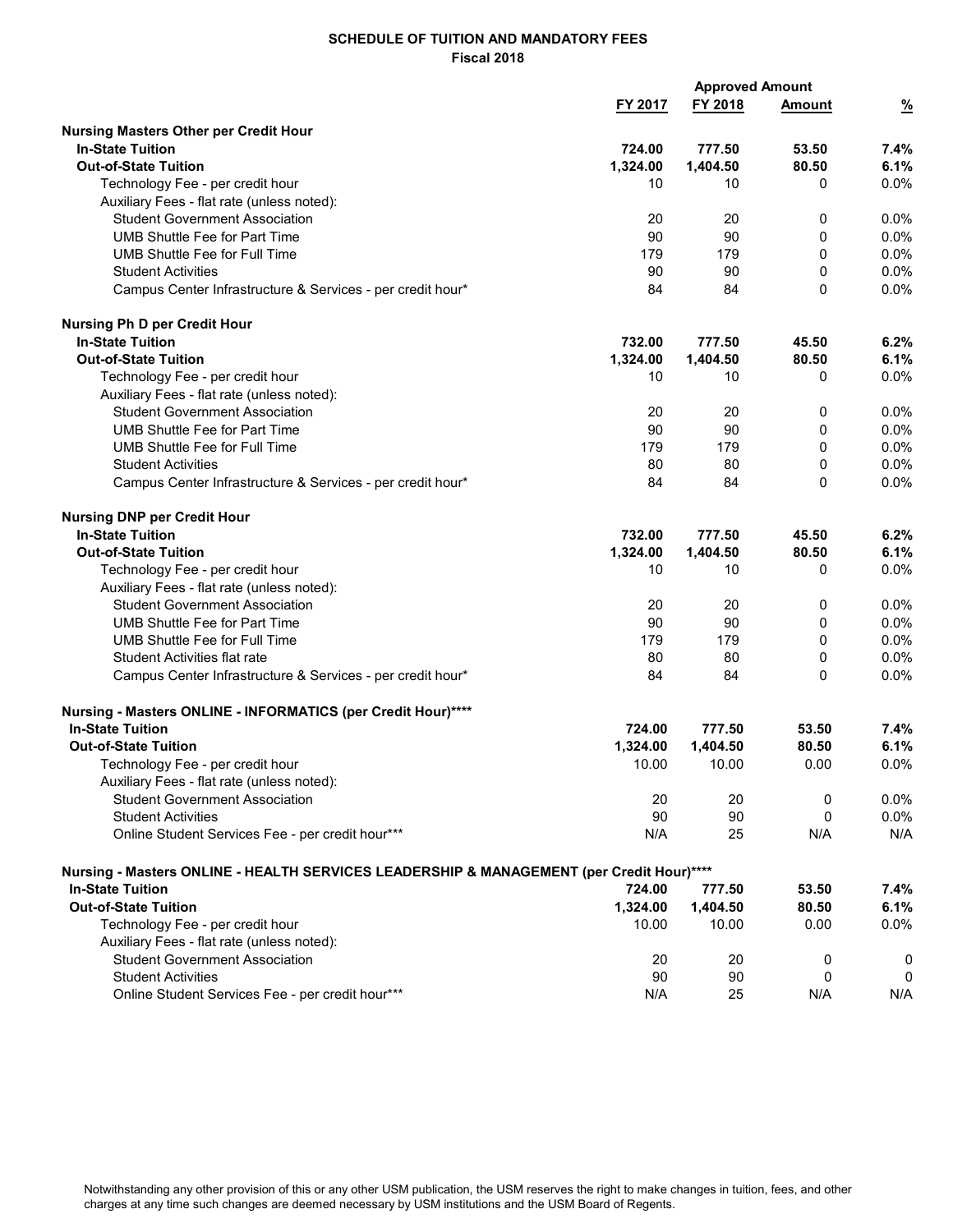|                                                                      |          | <b>Approved Amount</b> |                |               |
|----------------------------------------------------------------------|----------|------------------------|----------------|---------------|
|                                                                      | FY 2017  | FY 2018                | <b>Amount</b>  | $\frac{9}{6}$ |
| <b>SCHOOL OF PHARMACY</b>                                            |          |                        |                |               |
| <b>Pharmacy D Program</b>                                            |          |                        |                |               |
| <b>In-State Tuition</b>                                              | 22,929   | 24,285                 | 1,356          | 5.9%          |
| <b>Out-of-State Tuition</b>                                          | 39,878   | 41,469                 | 1,591          | 4.0%          |
| Technology Fee - flat rate                                           | 120      | 120                    | 0              | 0.0%          |
| Auxiliary Fees - flat rate (unless noted):                           |          |                        |                |               |
| <b>Student Government Association</b>                                | 20       | 20                     | 0              | 0.0%          |
| <b>UMB Shuttle Fee for Full Time</b>                                 | 179      | 179                    | 0              | 0.0%          |
| <b>Student Activities</b>                                            | 67       | 67                     | 0              | 0.0%          |
| Campus Center Infrastructure & Service Fee*                          | 1,512    | 1,512                  | $\overline{0}$ | 0.0%          |
| Total In-State School of Pharm D Program                             | 24,827   | 26,183                 | 1,356          | 5.5%          |
| Total Out-of-State School of Pharm D Program                         | 41,776   | 43,367                 | 1,591          | 3.8%          |
| Pharmacy Graduate - Masters per Credit Hour                          |          |                        |                |               |
| <b>In-State Tuition</b>                                              | 653.00   | 682.50                 | 29.50          | 4.5%          |
| <b>Out-of-State Tuition</b>                                          | 1,168.00 | 1,223.50               | 55.50          | 4.8%          |
| Technology Fee - per credit hour                                     | 10       | 10                     | 0              | $0.0\%$       |
| Auxiliary Fees - flat rate (unless noted):                           |          |                        |                |               |
| <b>Student Government Association</b>                                | 20       | 20                     | 0              | 0.0%          |
| <b>UMB Shuttle Fee for Part Time</b>                                 | 90       | 90                     | 0              | 0.0%          |
| UMB Shuttle Fee for Full Time                                        | 179      | 179                    | 0              | $0.0\%$       |
| <b>Student Activities</b>                                            | 51       | 51                     | 0              | 0.0%          |
| Campus Center Infrastructure & Services - per credit hour*           | 84       | 84                     | $\Omega$       | $0.0\%$       |
| Pharmacy Graduate - ONLINE Masters Regulatory Sciences (per Cr Hr)** |          |                        |                |               |
| <b>In-State Tuition</b>                                              | 653.00   | 682.50                 | 29.50          | 4.5%          |
| <b>Out-of-State Tuition</b>                                          | 1,168.00 | 1,068.50               | (99.50)        | $-8.5%$       |
| Technology Fee - per credit hour                                     | 10       | 10                     | 0              | 0.0%          |
| Auxiliary Fees - flat rate (unless noted):                           |          |                        |                |               |
| <b>Student Government Association</b>                                | 20       | 20                     | 0              | $0.0\%$       |
| <b>Student Activities</b>                                            | 51       | 51                     | 0              | 0.0%          |
| Online Student Services Fee - per credit hour***                     | N/A      | 25                     | N/A            | N/A           |
| Pharmacy Graduate - ONLINE Masters PALLIATIVE CARE (per Cr Hr)**     |          |                        |                |               |
| <b>In-State Tuition</b>                                              | 593.00   | 593.50                 | 0.50           | 0.1%          |
| <b>Out-of-State Tuition</b>                                          | 743.00   | 743.50                 | 0.50           | 0.1%          |
| Technology Fee - per credit hour                                     | 10       | 10                     | 0              | $0.0\%$       |
| Auxiliary Fees - flat rate (unless noted):                           |          |                        |                |               |
| <b>Student Government Association</b>                                | 20       | 20                     | 0              | $0.0\%$       |
| <b>Student Activities</b>                                            | 51       | 51                     | 0              | $0.0\%$       |
| Online Student Services Fee - per credit hour***                     | N/A      | 25                     | N/A            | N/A           |
| Pharmacy Graduate - ONLINE Masters PHARMACOMETRICS (per Cr Hr)**     |          |                        |                |               |
| <b>In-State Tuition</b>                                              | 653.00   | 682.50                 | 29.50          | 4.5%          |
| <b>Out-of-State Tuition</b>                                          | 1,168.00 | 1,223.50               | 55.50          | 4.8%          |
| Technology Fee - per credit hour                                     | 10       | 10                     | 0              | $0.0\%$       |
| Auxiliary Fees - flat rate (unless noted):                           |          |                        |                |               |
| <b>Student Government Association</b>                                | 20       | 20                     | 0              | $0.0\%$       |
| <b>Student Activities</b>                                            | 51       | 51                     | 0              | 0.0%          |
| Online Student Services Fee - per credit hour***                     | N/A      | 25                     | N/A            | N/A           |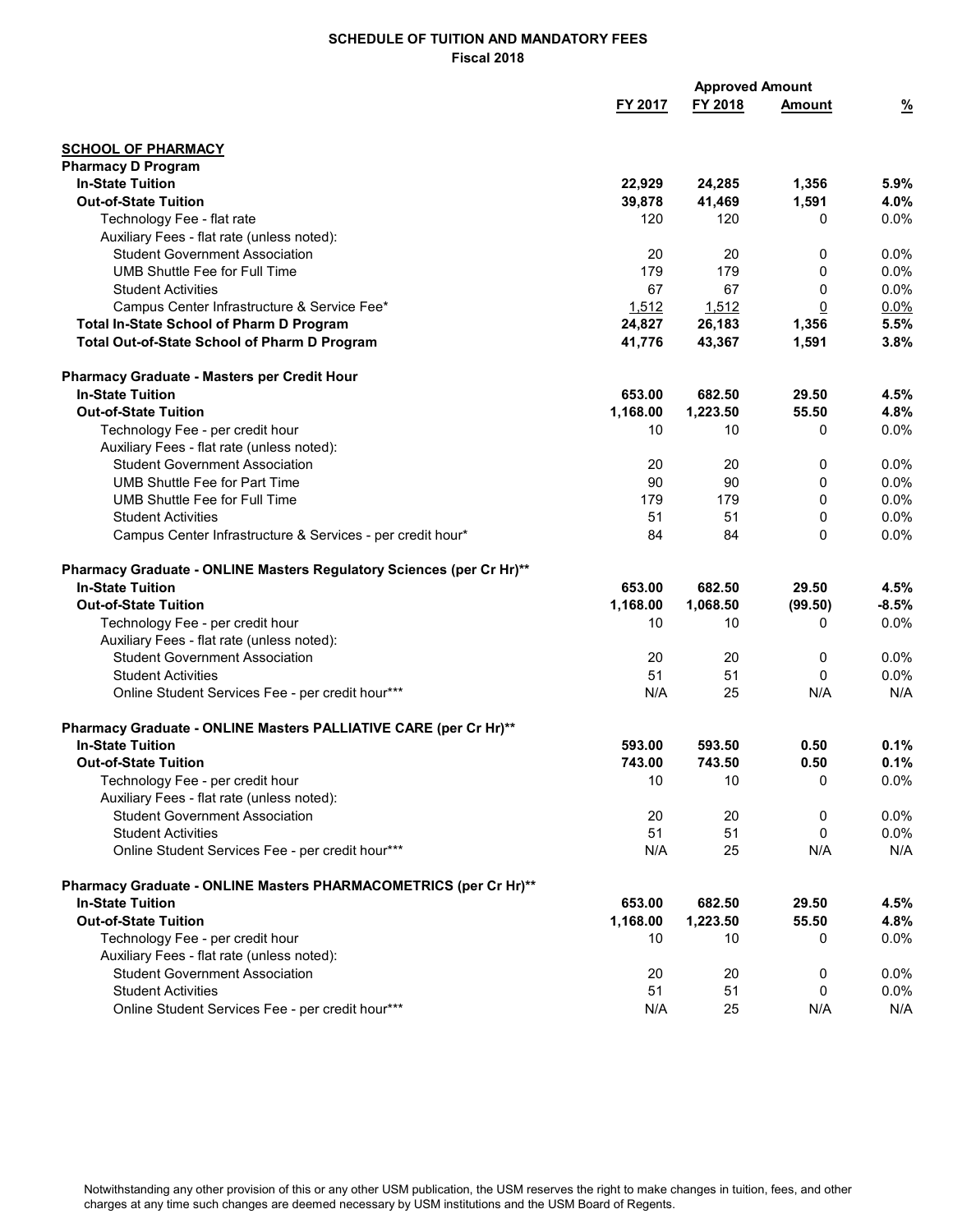|                                                            |          | <b>Approved Amount</b> |                |               |
|------------------------------------------------------------|----------|------------------------|----------------|---------------|
|                                                            | FY 2017  | FY 2018                | <b>Amount</b>  | $\frac{9}{6}$ |
| <b>Pharmacy Graduate - Ph D per Credit Hour</b>            |          |                        |                |               |
| <b>In-State Tuition</b>                                    | 534.00   | 557.50                 | 23.50          | 4.4%          |
| <b>Out-of-State Tuition</b>                                | 933.00   | 976.50                 | 43.50          | 4.7%          |
| Technology Fee - per credit hour                           | 10       | 10                     | 0              | 0.0%          |
| Auxiliary Fees - flat rate (unless noted):                 |          |                        |                |               |
| <b>Student Government Association</b>                      | 20       | 20                     | 0              | 0.0%          |
| <b>UMB Shuttle Fee for Part Time</b>                       | 90       | 90                     | 0              | $0.0\%$       |
| UMB Shuttle Fee for Full Time                              | 179      | 179                    | 0              | 0.0%          |
| <b>Student Activities</b>                                  | 51       | 51                     | 0              | $0.0\%$       |
| Campus Center Infrastructure & Services - per credit hour* | 84       | 84                     | 0              | 0.0%          |
| <b>Pharm D per Credit Hour</b>                             |          |                        |                |               |
| <b>In-State Tuition</b>                                    | 891.00   | 940.50                 | 49.50          | 5.6%          |
| <b>Out-of-State Tuition</b>                                | 1,379.00 | 1,432.50               | 53.50          | 3.9%          |
| Technology Fee - per credit hour                           | 10       | 10                     | 0              | $0.0\%$       |
| Auxiliary Fees - flat rate (unless noted):                 |          |                        |                |               |
| <b>Student Government Association</b>                      | 20       | 20                     | 0              | 0.0%          |
| <b>UMB Shuttle Fee for Part Time</b>                       | 90       | 90                     | 0              | 0.0%          |
| UMB Shuttle Fee for Full Time                              | 179      | 179                    | 0              | $0.0\%$       |
| <b>Student Activities</b>                                  | 67       | 67                     | 0              | 0.0%          |
| Campus Center Infrastructure & Services - per credit hour* | 84       | 84                     | 0              | $0.0\%$       |
| <b>SCHOOL OF SOCIAL WORK</b>                               |          |                        |                |               |
| <b>Masters of Social Work Program-Full Time</b>            |          |                        |                |               |
| <b>In-State Tuition</b>                                    | 13,329   | 13,990                 | 661            | 5.0%          |
| <b>Out-of-State Tuition</b>                                | 29,174   | 30,484                 | 1,310          | 4.5%          |
| Technology Fee - flat rate                                 | 120      | 120                    | 0              | 0.0%          |
| Auxiliary Fees - flat rate (unless noted):                 |          |                        |                |               |
| <b>Student Government Association</b>                      | 20       | 20                     | 0              | 0.0%          |
| <b>UMB Shuttle Fee for Full Time</b>                       | 179      | 179                    | 0              | 0.0%          |
| <b>Student Activities</b>                                  | 63       | 63                     | 0              | 0.0%          |
| Campus Center Infrastructure & Service Fee*                | 1,512    | 1,512                  | $\overline{0}$ | 0.0%          |
| <b>Total In-State School of Social Work</b>                | 15,223   | 15,884                 | 661            | 4.3%          |
| <b>Total Out-of-State School of Social Work</b>            | 31,068   | 32,378                 | 1,310          | 4.2%          |
| Masters of Social Work - per Credit Hour                   |          |                        |                |               |
| <b>In-State Tuition</b>                                    | 663.00   | 693.50                 | 30.50          | 4.6%          |
| <b>Out-of-State Tuition</b>                                | 1,188.00 | 1,244.50               | 56.50          | 4.8%          |
| Technology Fee - per credit hour                           | 10       | 10                     | 0              | $0.0\%$       |
| Auxiliary Fees - flat rate (unless noted):                 |          |                        |                |               |
| <b>Student Government Association</b>                      | 20       | 20                     | 0              | $0.0\%$       |
| <b>UMB Shuttle Fee for Part Time</b>                       | 90       | 90                     | 0              | $0.0\%$       |
| <b>UMB Shuttle Fee for Full Time</b>                       | 179      | 179                    | 0              | $0.0\%$       |
| <b>Student Activities flat rate</b>                        | 51       | 51                     | 0              | 0.0%          |
| Summer Supporting Facilities Fee - flat rate               | 75       | 75                     | 0              | 0.0%          |
| Campus Center Infrastructure & Services - per credit hour* | 84       | 84                     | 0              | 0.0%          |